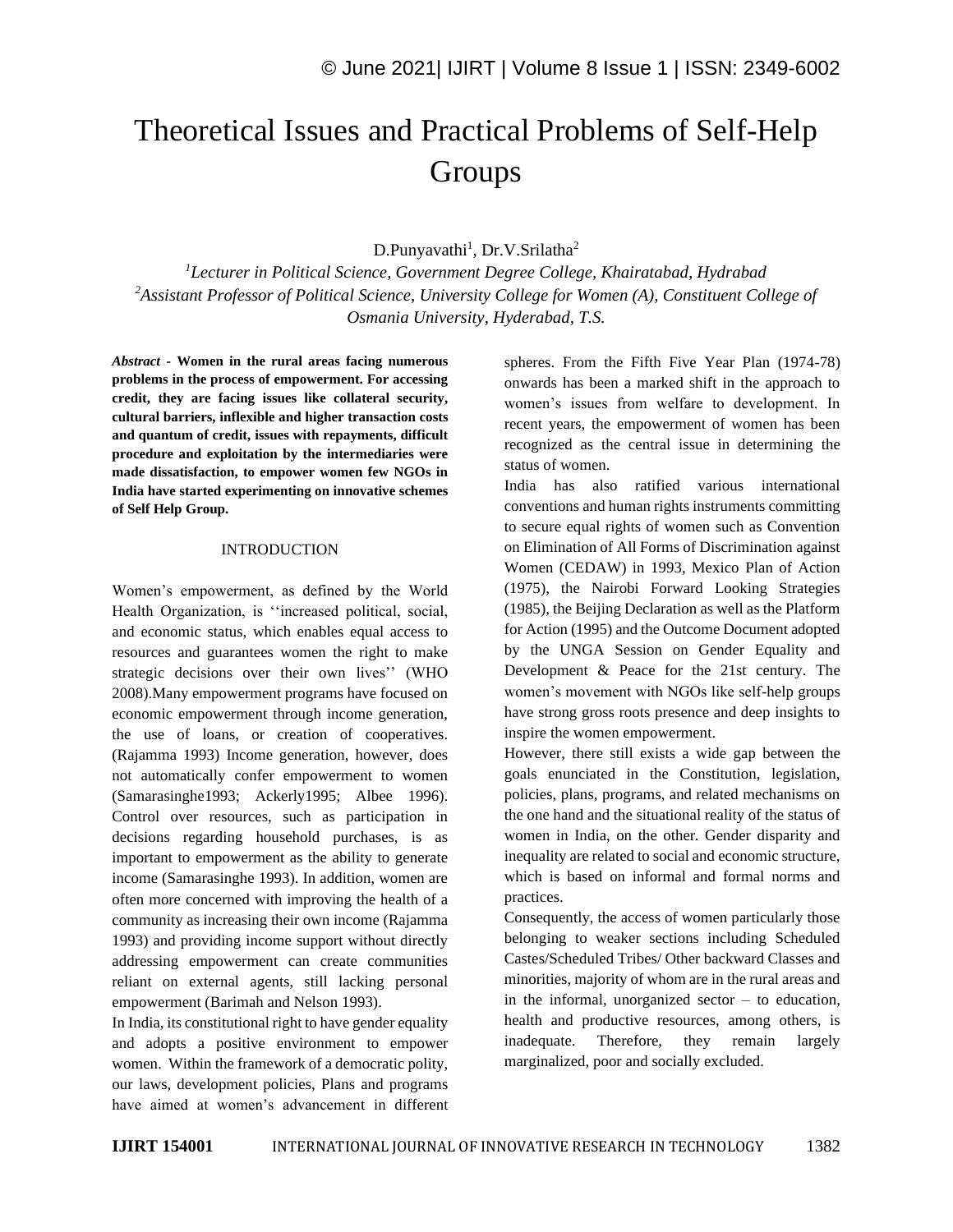These initiatives should make an impact of Judicial Legal systems, decision marking to guarantee women equal access to and full participation in decision making bodies at every level, including the legislative, executive, judicial, corporate, statutory bodies, as also the advisory Commissions, Committees, Boards, Trusts etc. Affirmative action such as reservations/quotas, including in higher legislative bodies, will be considered whenever necessary on a time bound basis. Women–friendly personnel policies will also be drawn up to encourage women to participate effectively in the developmental process. And also mainstream women into the development process by allowing them to have economic empowerment. To do so, poverty should be eradicated, they need proper access to micro-credit. In order to enhance women's access to credit for consumption and production, the establishment of new, and strengthening of existing micro-credit mechanisms and micro-finance institution will be undertaken so that the outreach of credit is enhanced. Other supportive measures would be taken to ensure adequate flow of credit through extant financial institutions and banks, so that all women below poverty line have easy access to credit.

Women will be socially empowered through education, Health, Nutrition, providing drinking water and sanitation, housing and shelter. Environment, women will be involved and their perspectives reflected in the policies and programs for environment, conservation and restoration. Considering the impact of environmental factors on their livelihoods, women's participation will be ensured in the conservation of the environment and control of environmental degradation. Science and Technology, programs will be strengthened to bring about a greater involvement of women in science and technology. These will include measures to motivate girls to take up science and technology for higher education and also ensure that development projects with scientific and technical inputs involve women fully. Efforts to develop a scientific temper and awareness will also be stepped up. Special measures would be taken for their training in areas where they have special skills like communication and information technology. Efforts to develop appropriate technologies suited to women's needs as well as to reduce their drudgery will be given a special focus too. These initiatives will help Women in Difficult Circumstances and reduce violence against women.

In India, various programmes were initiated to uplift the rural areas through the Central and State governments. Rural poverty, unemployment are consistently persists a major challenge to tackle with. According to planning commission estimates in 2011- 12, 25.7% of rural population is under poverty line. To address their poverty and unemployment by uplifting their socio-economic status, many agencies have been involved and initiate various schemes such as SHG (Self-Help Group) is a primary focused initiative.

The SHG method is used by the Government of India, NGOs and others worldwide. SHG movement has emerged and identified a useful instrument for growth as an inclusive and socio- economic movement. Through SHGs, many of the poor and the marginalized population in India have built their lives, families in the society. From 1992, bank credit was introduced to the SHG members as part of financial inclusion and as a part of formal credit facility to the women and marginally disadvantaged, which contribution leads to change in SHG members socio-economic status in general and specially in women's economic empowerment. SHGs are playing a vital role in changing rural and urban poor by adding value to their socio-economic status and connected to a significant part of the economic growth and development.

## Aim of SHGs:

SHGs are homogeneous in nature, which contains group of volunteer people, formed with a common interest of organize and operate for their development. Its function, on the basis of co-operative principles and provide a forum for members to extend support to each other, for their economic empowerment. These groups are exercising among very poor people those who do not have access to financial system, which might lack of transparency and accountability due to illiteracy and socially deprivement. This scheme mobilizes among poor rural people especially women for mutual benefits, by playing a vital role in improving the savings and credit and also in reducing the poverty.

SHGs by enabling members to learn co-operate and work in a group environment, providing cost- effective delivery mechanism for small credit to its members. Which significantly contribute to the empowerment of poor to fulfill the objectives follows. To make people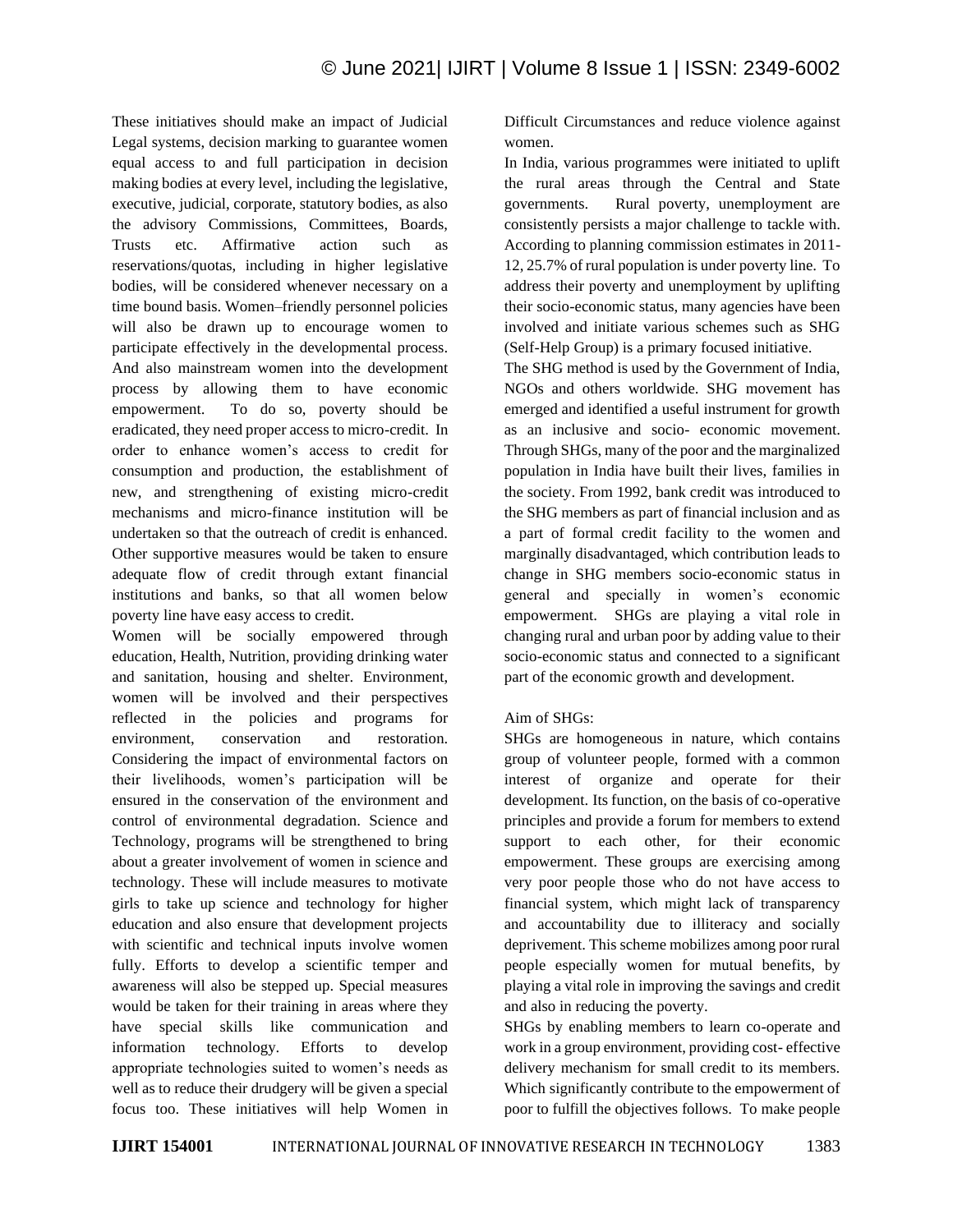understand in the targeted areas for the need of SHGs, and its relevance in their empowerment process. To create environment where group members feels that they are included in the decision making process. To enable member's confidence & capabilities, encourage habit of saving among members and facilitate the formation of their own capital resource base and motivate members taking up social responsibilities particularly related to development.

## Good SHGs:

Microcredit has become a popular instrument of poverty alleviation and women's empowerment in developing countries such as India. Microcredit is provided through the means of self-help groups (SHGs), where the group elects two or three of its members as leaders (president, secretary and treasurer), who help the SHGs to function and, occasionally, also work collectively to deal with issues that impinge on them as women.

Large number of scholars such as Rajagopalan (2002), MYRADA (2002), Anand (2002), Gangaiah et al. (2006), Loganathan and Asokan (2006), Swain (2006), have studied the effect of microcredit on women's empowerment. Some have tried to measure empowerment in economic terms (Anand, 2002; Rajagopalan, 2002; MYRADA, 2002), and others in the form of other social indicators (Kelkar et al., 2004; Khan, 1999; Lingam, 2006), such as change in decision making or mobility, which cannot be measured quantitatively. However, it has been observed that despite there being about twenty women members in each group, most do not want to, or are unable to hold leadership positions. The review of literature reflects that despite being an important aspect, study of impact within SHGs has been neglected in existing literature. In this paper, we focus on the issues and challenges faced by the Groups in general were addressed.

To make the SHGs as an effective and efficient group the following impactful issues were highlighted, such as homogeneity in the group, non-discrimination, ideally small group within twenty members, regularity and transparency in their activities and functionalities, considering strong by-laws and having a consistency in thrift behavior of savings.

A major indicator of homogeneity in SHG is absence of conflicting interests among members. By practicing non-discrimination means, there shouldn't be any kind of discrimination based on caste, religion, political affiliations, which also indicates that equal opportunities to all SHG members. Ideal in teams of size and attendance will enhance the environment for the effective participation and significant financial transactions among the group members. In the group, it is important that all financial and nonfinancial transactions are transparent in an SHG. This promotes trust, mutual faith and confidence among its members. Maintenance of books of accounts as also other records like the minutes book, attendance register, etc., are important.

SHGs should discuss and finalize a set of byelaws, indicating rules and regulations for the SHG's functioning and also roles and responsibilities of members. It is better to have a written set of byelaws. The habit of thrift (small savings) is fundamental to the SHG that helps in building up a strong common fund. Utilizing savings for loaning once the SHG has accumulated sizeable amount in the form of savings say for a period of about 3-6 months, the members may be allowed to avail loans against their savings for emergent consumption and supplementary income generating credit needs.

Major Concerns and Issues in SHGs:

Many researchers across India, on the basis of functioning of SHGs and feedback from its members have found that groups are facing issues and challenges in different areas. We have considered the important issues, which are listed below:

Exploitation by strong members – majority of the share of the profit in the group are earned by the strong members by exploiting illiterate and ignorant, nonactive members. Ignorance of participants of the group – with a lot of efforts of authorised imitative to creative awareness about the scheme and its benefits, majority of the members in SHGs are unaware of the schemes of the assistance offered to the teams. Inadequate training facilities – training in areas such as production techniques, managerial ability, packing and other technical knowledge are not adequate to compare with strong units and other market initiatives.

Raw materials – SHGs procures raw material in a small quantities individually from the suppliers, which does not allow them to enjoy the benefits of large scale purchases like discounts, credit facilities etc. SHGs are having lack of a system to preserve large quantities of materials, and no understanding of the linkages with